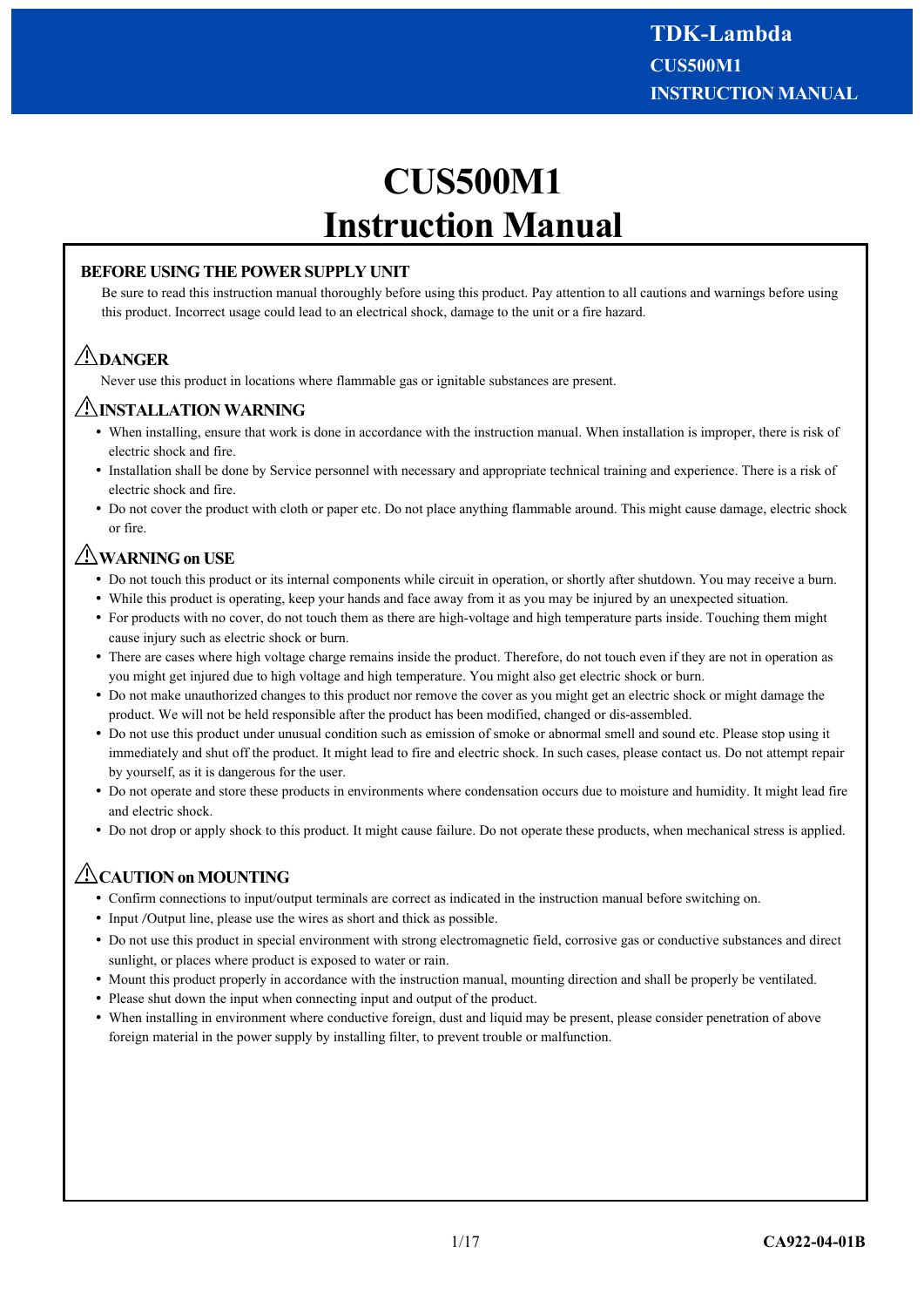# **CAUTION on USE**

- Product individual notes are shown in the instruction manual. If there is any difference with common notes individual notes shall have priority.
- Before using this product, be sure to read the catalog and instruction manual. There is risk of electric shock or damage to the product or fire due to improper use.
- Input voltage, Output current, Output power, ambient temperature and ambient humidity should be kept within specifications, otherwise the product will be damaged, or cause electric shock or fire.
- If the built-in fuse is blown, do not use the product even after replacing the fuse, as there is risk of abnormality inside. Be sure to request repair to our company.
- For products without built-in protection circuit (element, fuse, etc.), insert fuse at the input to prevent smoke, fire during abnormal operation. As for products with built-in protection circuit, depending on usage conditions, built-in protection circuit might not work. It is recommended to provide separate proper protection circuit.
- For externally mounted fuse do not use other fuses aside from our specified and recommended fuse.
- This product was made for general purpose electronic equipment use and is not designed for applications requiring high safety (such as extremely high reliability and safety requirements. Even though high reliability and safety are not required, this product should not be used directly for applications that have serious risk for life and physical safety. Take sufficient consideration in fail-safe design (such as providing protective circuit or protective device inside the system, providing redundant circuit to ensure no instability when single device failure occurs).
- When used in environments with strong electromagnetic field, there is possibility of product damage due to malfunction.
- When used in environment with corrosive gas (hydrogen sulfide, sulfur dioxide, etc.), there is possibility that they might penetrate the product and lead to failure.
- When used in environments where there is conductive foreign matter or dust, there is possibility of product failure or malfunction.
- Provide countermeasure for prevention of lightning surge voltage as there is risk of damage due to abnormal voltage.
- Connect together the frame ground terminal of the product and the ground terminal of the equipment for safety and noise reduction. If these ground is not connected together, there is risk of electric shock.
- Parts with lifetime specifications (built-in fan electrolytic capacitor) are required to be replaced periodically. Set the overhaul period depending on the environment of usage and perform maintenance. Also, note that there are cases when EOL products cannot be overhauled.
- Take care not to apply external abnormal voltage to the output. Especially, applying reverse voltage or overvoltage more than the rated voltage to the output might cause failure, electric shock or fire.
- Take care not to apply mechanical stress on surface mounted components otherwise causing failure for power supply.
- This product has possibility that hazardous voltage might occur in output terminal depending on failure mode. The output of these products must be protected in the end use equipment to maintain SELV.
- For product with built-in fan, do not block the air intake and exhaust as this might lead to fire

# **General installation instructions**

- These products are optional for installation in Class I or Class II end equipment, and for Class I must be reliably earthed and professionally installed, for Class II no earth connection to the power supply is required.
- These products are IPX0, and therefore chemicals/solvents, cleaning agents and other liquids must not be used.
- The first protective earth connection in the final installation must be marked with the protective earth symbol.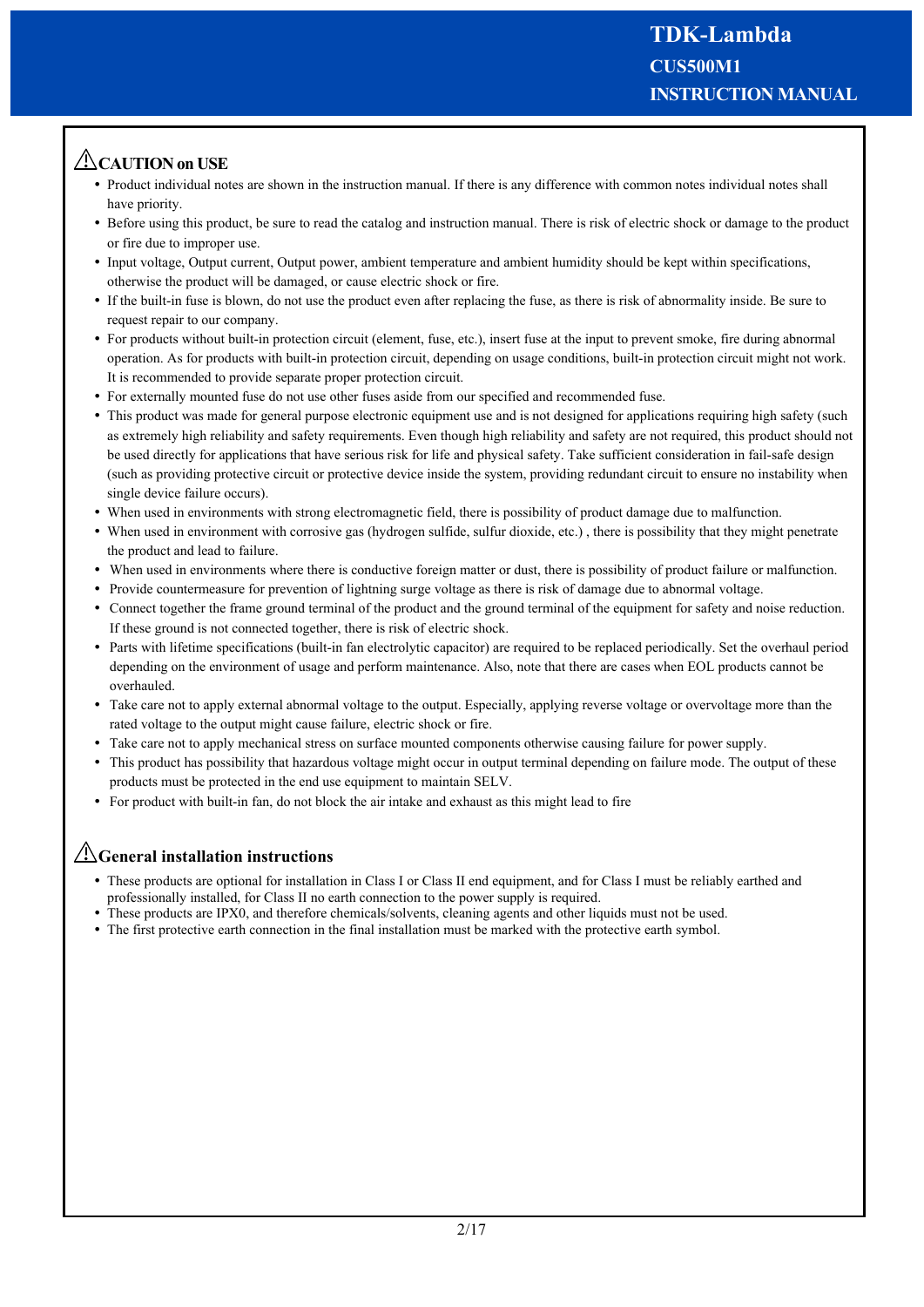# **Special Instructions for IEC/EN/ES/CSA 60601-1**

- These products are designed for continuous operation within an overall enclosure, and must be mounted such that access to the mains terminals is restricted. See Clause 16, IEC/60601-1 2nd edition or clause 8 IEC/EN/ES/CSA 60601-1 3<sup>rd</sup> edition.
- These products are NOT suitable for use in the presence of flammable anesthetics mixtures with air or with oxygen or with nitrous oxide.
- These products are classed as ordinary equipment according to IEC/EN/ES/CSA60601-1 and are NOT protected against the ingress of water.
- Reference should be made to local regulations concerning the disposal of these products at out of their useful life.
- These products have not been assessed to IEC/EN60601-1-2 (EMC) but EMC test data is available from TDK-Lambda Corporation.
- For IEC 60601-1 2<sup>nd</sup> Edition, these products have a reinforced insulation barrier between input and output. For IEC/EN/ES/CSA 60601-1 3rd edition, these products provide reinforced insulation between input and outputs of 2 MOPP, 1 MOPP from input to earth and 1 MOPP from output to earth.
- These products have SELV outputs.
- All outputs have basic spacing's to earth rated for mains 250Vac, and due consideration must be given to this in the end product design.

# **Important safety instructions**

• Servicing

These products are not customer serviceable. Repairs may only be carried out by TDK-Lambda Corporation or their authorized agents. These products are not authorized for use as critical components in nuclear control systems, life support systems or equipment for use in hazardous environments without the express written approval of the Managing Director of TDK-Lambda Corporation.

Safety Class of Protection

These products are designed for the following parameters: Material Group IIIb, Pollution Degree 2, Over voltage Category II, class I (earthed)

Indoor use as part of an overall equipment such that the product is accessible to service engineers only.

# **EMC performance**

Immunity (IEC61000-6-2)

| Test                                    | Standard      |
|-----------------------------------------|---------------|
| Electrostatic discharge                 | IEC61000-4-2  |
| Electromagnetic field                   | IEC61000-4-3  |
| Fast / burst transient                  | IEC61000-4-4  |
| Surge immunity                          | IEC61000-4-5  |
| Conducted RF immunity                   | IEC61000-4-6  |
| Power frequency magnetic field          | IEC61000-4-8  |
| Voltage dips, variations, interruptions | IEC61000-4-11 |

Emissions

| Test                    | Standard     | <b>Comments</b>           |
|-------------------------|--------------|---------------------------|
| Radiated electric field | EN55032      | Class B (as per CISPR 32) |
| Conducted emissions     | EN55032      | Class B (as per CISPR 32) |
| Conducted harmonics     | IEC61000-3-2 | Compliant                 |
| Flicker                 | IEC61000-3-3 | Compliant                 |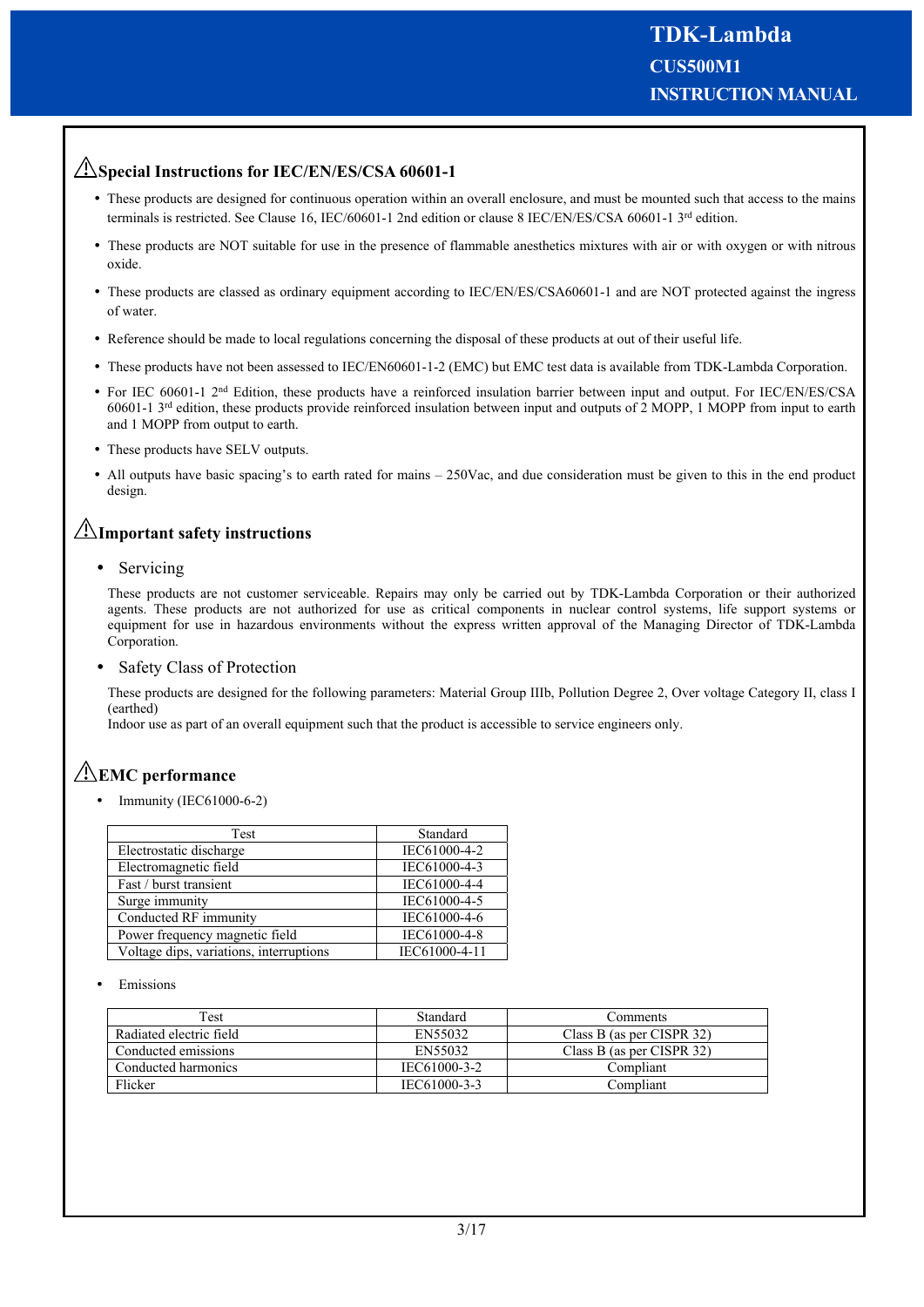# **NOTE**

- Take note that traces of sheet metal processing be left in our power supplies.
- When disposing product, follow disposal laws of each municipality.
- Published EMI (CE, RE) or immunity is the result when measured in our standard measurement conditions and might not satisfy specification when mounted and wired inside end-user equipment. Use the product after sufficiently evaluating at actual end-user equipment.
- When exporting our products, apply for necessary permissions as required by rules and regulations of Foreign Exchange and Foreign Trade Control Act.
- Catalogue, contents of the instruction manual may be changed without a prior notice. Refer to latest catalogue or instruction manual.
- Reproduction or reprinting the instruction manual or its portion is forbidden without our permission.

# **LONG-TERM STORAGE METHOD AND LONG-TERM STORAGE PERIOD**

- Please keep the product in carton box.
- Please do not apply excessive vibration, shock or mechanical stress applied directly to the product.
- Please keep away from direct sunlight.
- For long-term storage temperature and humidity, the following conditions shall be used as a guideline: Temperature range : 5℃~30℃

Humidity range : 40%~60%RH

Please keep away from the places where temperature and humidity can change drastically. It can cause condensation on the product or deterioration.

- For long-term storage period, we recommend to use within 2 years after receiving the product.
	- < Soldering and PCB mounted products: On Board, Power Module and etc >

For products that have been received for more than 1 year, please check lead oxidation and solderability.

In addition, SMD type products may have MSL (Moisture Sensitivity Level) provision.

Please be sure to read the instruction manual and delivery specifications.

< Unit type or PCB type of products: the product is used an aluminum electrolytic capacitor >

 There is tendency that the leakage current of an aluminum electrolytic capacitor may increase when stored without using for a long time. This phenomenon can be improved by applying voltage to the aluminum electrolytic capacitor to reduce the increased leakage current through the self-recovery effect of the electrolyte. For reference, before using products that have been stored for a very long time, please warm-up first for 30 minutes or more without taking load.

- < Criterion of warm up voltage condition >
	- (1) Implementation period: 1 year or above after the delivery.

(2) Electrical continuity condition.

Input voltage: Rating.

Load: 0A.

Ambient temperature: Normal temperature.

Time: 30 minutes or more.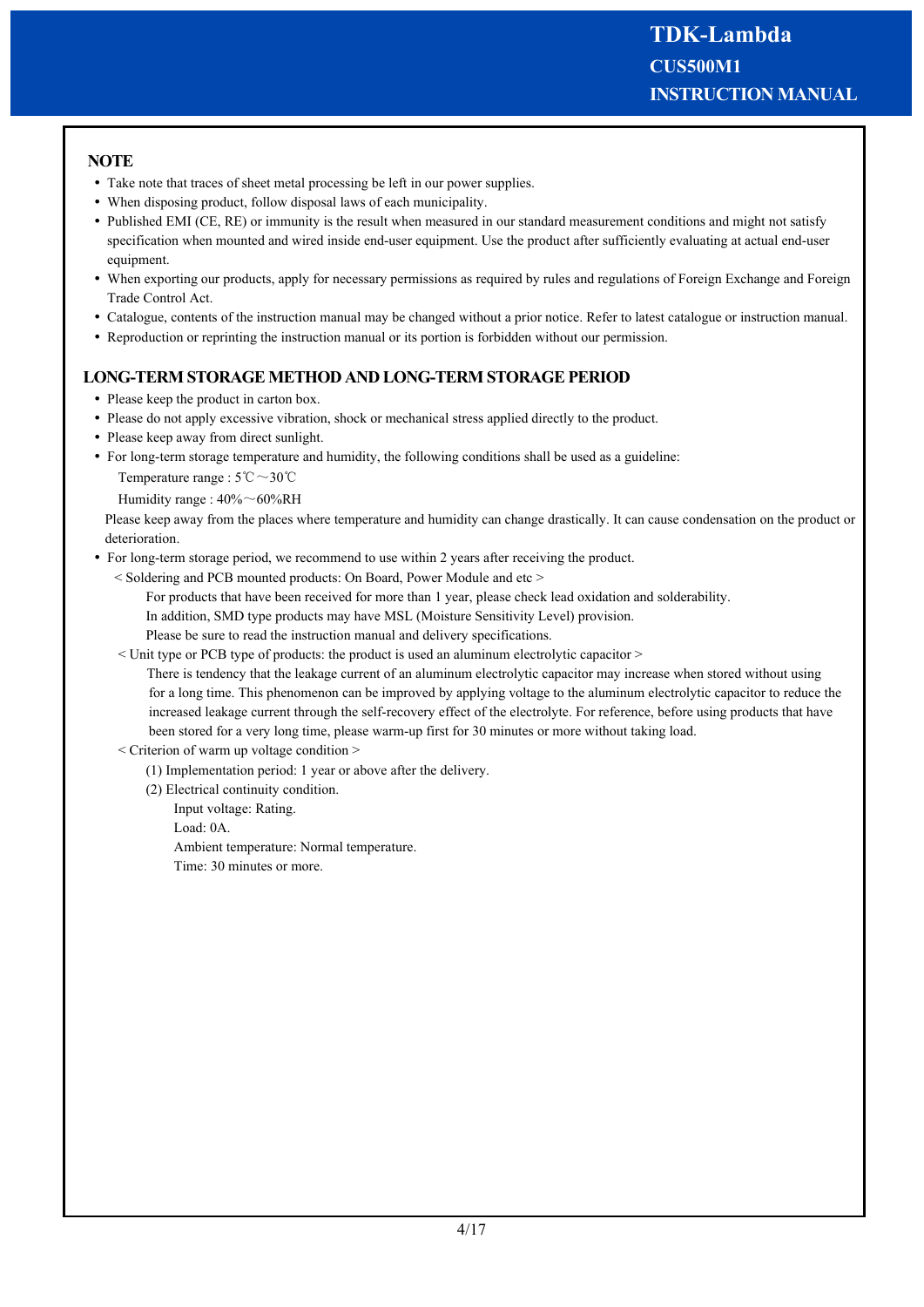### **1**.**Model name identification method**



Note : For "/EF" model, please refer to instruction manual of CUS500M1/EF.

#### **2**.**Terminal Explanation**



- ① Mounting hole (hole diameter : φ3.5mm), This hole is not connected to functional earth of CN1. The mounting surface of the spacer should be within Max 7mm.
- $\begin{array}{ll} \textcircled{2} & L : \text{Input terminal Live line (Fuse in line).} \\ \textcircled{3} & N : \text{Input terminal Neutral line (Fuse in lin)} \end{array}$
- N : Input terminal Neutral line (Fuse in line.).
- $\overline{4}$  : Functional earth terminal.
- ⑤ Mounting hole (hole diameter : φ3.5mm), This hole is connected to functional earth of CN1. The mounting surface of the spacer should be within Max  $\phi$  7mm.
- $\circled{6}$  Mounting hole (hole diameter :  $\phi$ 3.5mm). For Class I end equipment, this hole should be connected to  $\circled{5}$  to improve EMC characteristics. For Class II end equipment, this hole can't be connected to  $\circ$ .
- ⑦ V-: Output Terminal.
- ⑧ V+: + Output Terminal.
- **⑨** Same as mounting hole ①.

#### \*CN1,CN51 Connector & Housing & Terminal Pin

|                | Connector         | Housing | Terminal Pin | Maker |
|----------------|-------------------|---------|--------------|-------|
| Input<br>CN1   | $B3P5-VH(LF)(SN)$ | VHR-5N  | SVH-41T-P1.1 | JST   |
| Output<br>CN51 | M4 terminals      |         |              |       |

Hand Crimping Tool : YC-930R(JST).

Housing and terminal pin are not included in product.

Recommended torque for M4 screws of CN51 : 1.18N·M(12kgf·cm)MAX.

Use maker recommended crimping tool.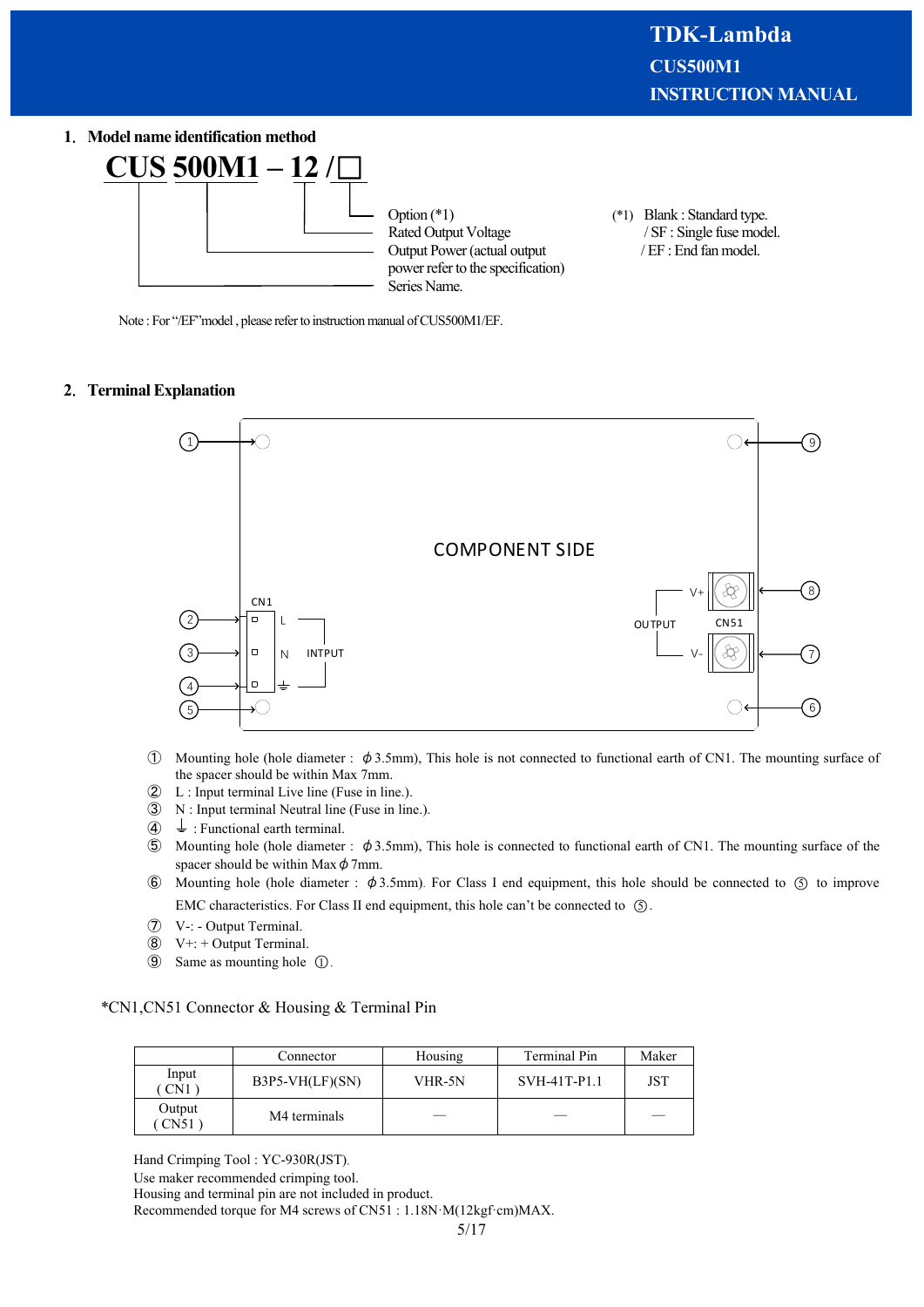# **3. Block Diagram**



### **4. Sequence time chart**



#### **Output OCP ( latch and not latched ) recovery sequence time chart**

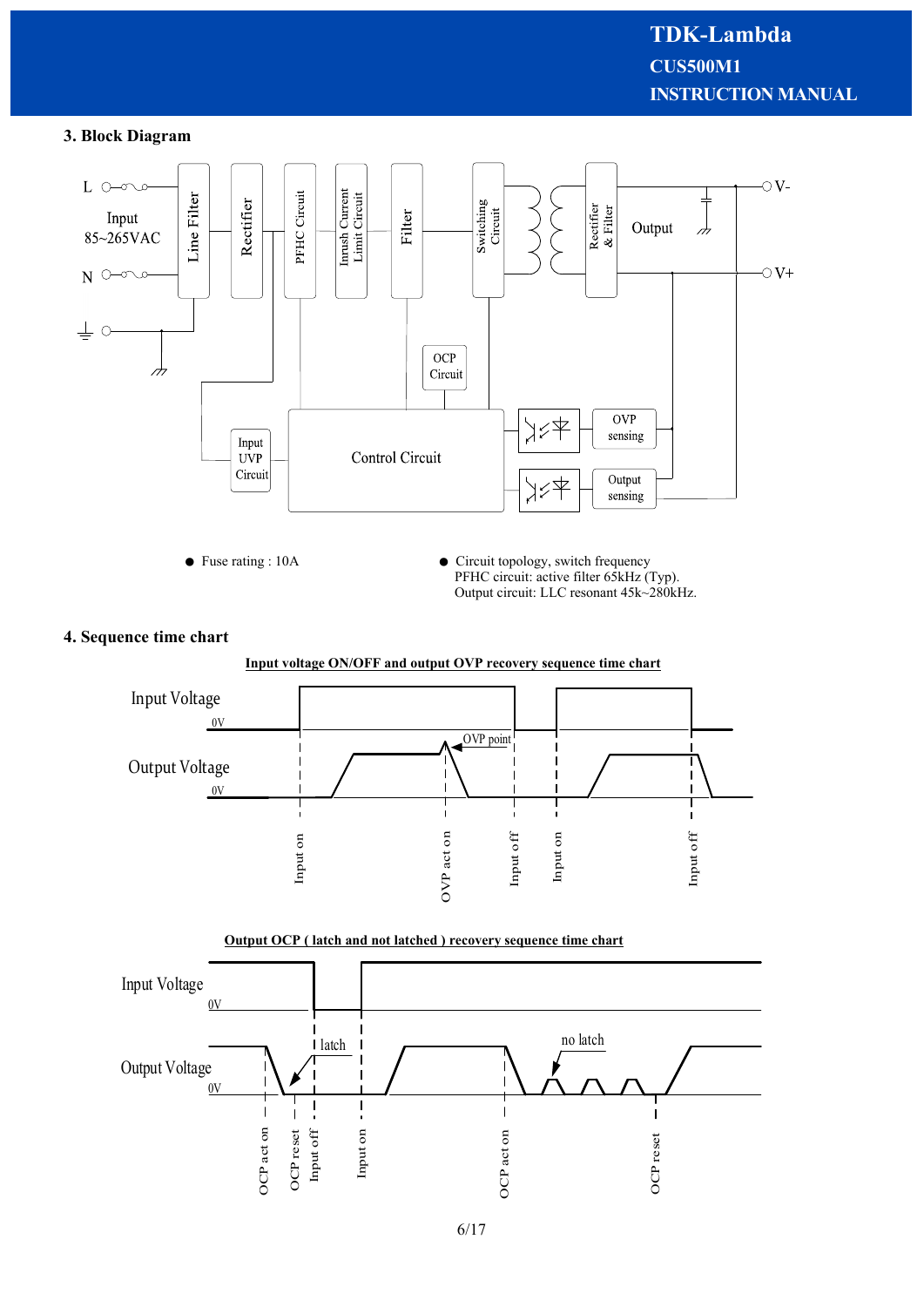### **5. Connection Method**

- Pay attention to the input wiring. If it is connected to wrong terminal, the power supply may be damaged.
- Input must be off when making connections.
- For Class I end equipment, connect  $\frac{1}{\epsilon}$  terminal of mounting hole and input connector to protective earth of the equipment.
- For Class II end equipment, mounting hole  $(5)$  and  $(6)$  can't be connected together.
- The output load line and input line shall be separated to improve noise sensitivity.
- Do not apply stress to PCB, when connecting or removing connectors.
- Do not apply stress to the components when connecting or removing connectors.



### **6**.**Explanation of Function and Precautions**

#### **6-1. Input Voltage Range**

Input voltage range is single phase 85-265VAC(47-63Hz). Input voltage, which is out of specification, might lead unit damage. For cases where conformance to various safeties required, described as 100-240VAC (50-60Hz). If input voltage is less than 115VAC, output power need to be derated.

Derating curve of the input voltage



| <b>INPUT VOLTAGE</b> | MOUNTING A, B, C, D, E |  |
|----------------------|------------------------|--|
| (VAC)                | LOAD (%)               |  |
| 85                   | 80                     |  |
| $115 - 265$          | 100                    |  |

#### **6-2. Output Voltage Range**

Output voltage is set the rated value at shipment.

#### **6-3. Inrush Current**

These products equipped power thermistor to limit the inrush current. Higher current will flow at higher ambient temperature or re-input condition. Please select input switch and fuse carefully with the high temperature and re-input the power condition. The inrush current value is under cold start at 25℃ in the specification.

#### **6-4. Over Voltage Protection (OVP)**

The OVP function (Inverter shut down method, manual reset type) is provided. Please refer to its specification for OVP range. When OVP triggers, the output will be shut down. In addition, the setting value of OVP is fixed and not adjustable. To recovery from OVP, turn off the input of power supply for a few minutes, and then re-input. Pay attention not to apply higher voltage externally to the output terminal to avoid unit failure. In case of inductive load, put protective diode in series to the output power line.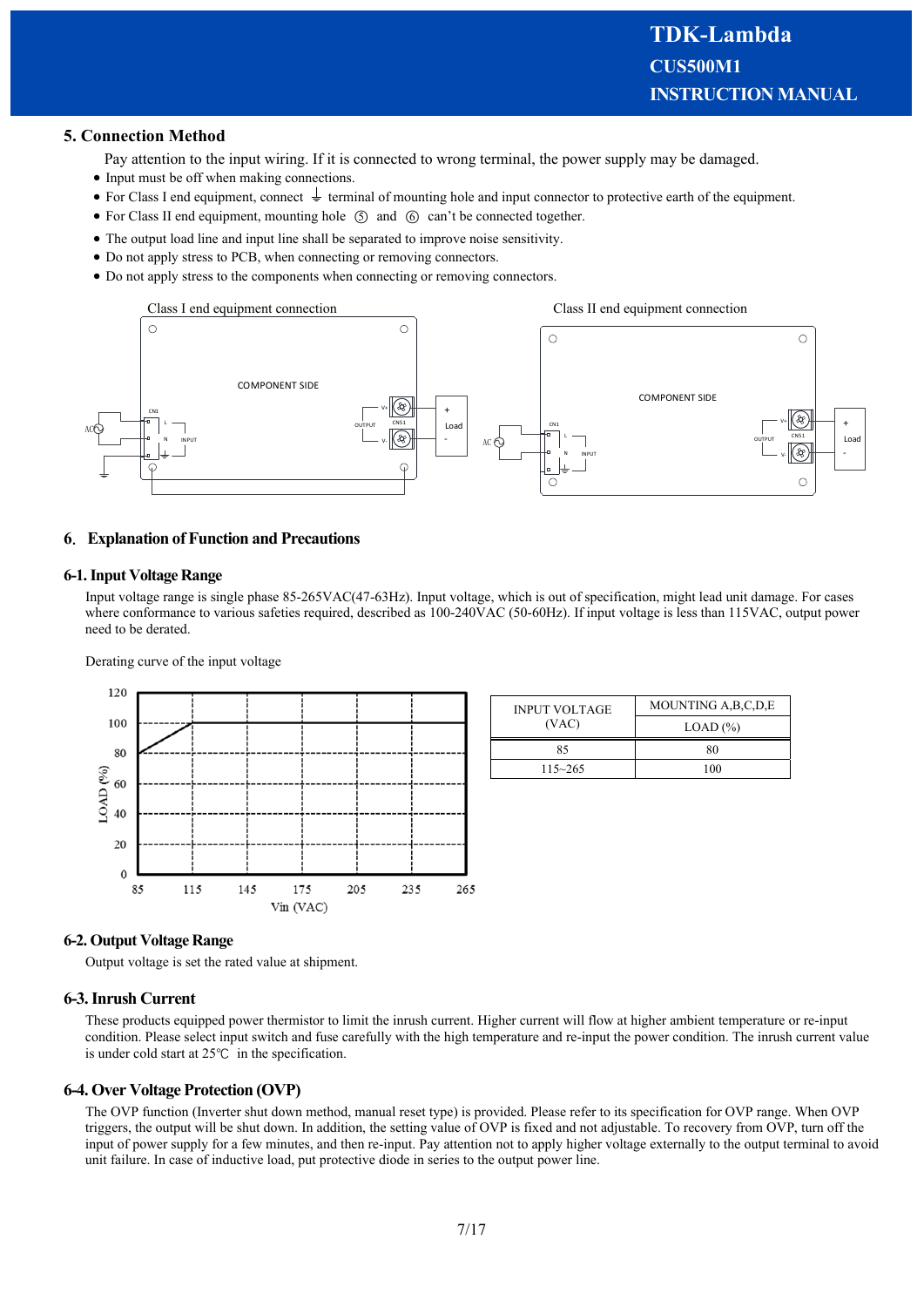#### **6-5. Over Temperature Protection (OTP)**

Over temperature shut down function is provided.

When ambient or internal temperature rises abnormally, over temperature protection function operates and output will be shut down. After shut down, remove the input and cool it down to reset over temperature protection, and then re-input.

Over temperature protection function operates at out of the specification area.

This function may not activate or cannot avoid power supply damage depending on the situation.

#### **6-6. Over Current Protection (OCP)**

These products provide the Hiccup mode with automatic recovery. OCP function operates when the output current exceeds 105% of maximum DC output current at forced air cooling of specification. The outputs will be automatically recovered when the overload condition is canceled, however the outputs may be latched off when shorted condition happens. Never operate the unit under over current or shorted conditions, which may lead damage or insulation failure. OCP setting is fixed and not to be adjusted externally.

#### **6-7. Output Ripple & Noise**

The standard specification for maximum ripple value is measured according to measurement circuit specified as below. When load lines are longer, ripple will become larger. In this case, electrolytic capacitor, film capacitor, etc. might be necessary to use across the load terminal. The output ripple cannot be measured accurately if the probe ground lead of oscilloscope is too long.



#### **6-8. Series Operation**

For series operation, either method (A) or (B) is possible.



Note: In case of (A), please select a bypass diode (\*3) with maximum forward current rating more than output load current. And maximum reverse voltage must withstand each power supply output voltage.

Never use when one of the unit not operate, which may lead damage.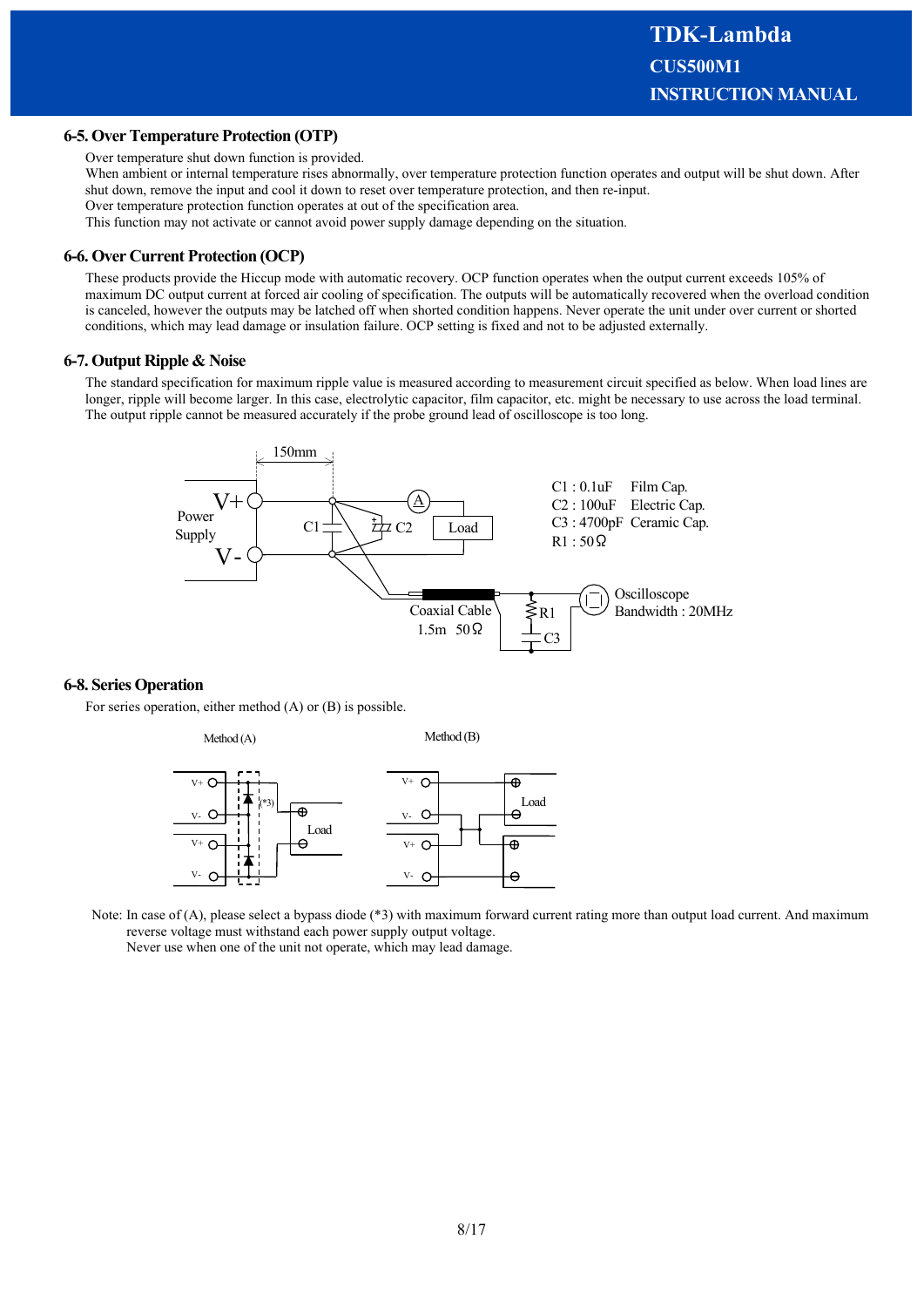#### **6-9. Parallel Operation**

For parallel operation, method (B) is possible (A) To increase the output current is not possible.



- (B) To use as Back-up Power Supply
	- 1. Adjust the output voltage of each power supply to be the same. 2. Set power supply output voltage higher by the forward voltage drop (Vf) of diode.

Use within the specification for output voltage and output power.



(\*4) Please select a reverse current prevention diode with maximum forward current rating more than output load current

#### **6-10. Isolation Test**

Isolation resistance between Output and  $\frac{1}{\epsilon}$  is more than 100MΩ at 500VDC. For safety operation, voltage setting of DC isolation tester must be done before the test. Ensure that the unit is fully discharged after the test.



#### **6-11. Withstand Voltage Test**

These products are designed to withstand 4.0kVAC between input and output, 2.0kVAC between input and  $\frac{1}{\epsilon}$  and 1.5kVAC between output and  $\perp$  for 1 minute. When testing withstand voltage, set current limit of the withstand voltage test equipment to 20mA. The applied voltage must be gradually increased from zero to the testing value and then gradually decreased for shut down. When timer is used, the power supply may be damaged by high impulse voltage at timer switch on and off. Connect input and output as follows.



Input – Output (Dashed line): 4kVAC, 1 minute (20mA) Input –  $\frac{1}{2}$ (Solid line) : 2kVAC,1 minute (20mA)



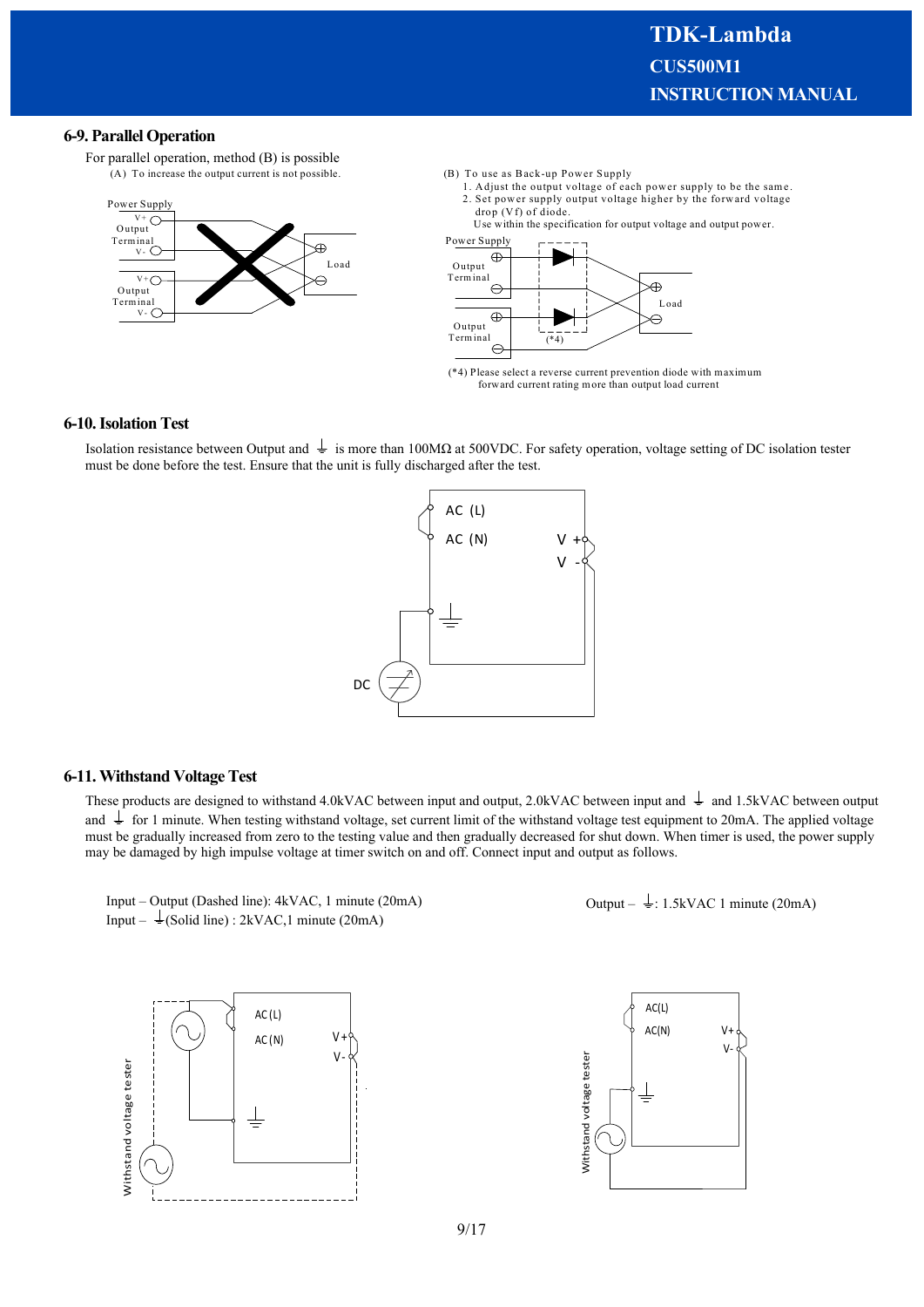Note : In case of using external noise filter, capacitance between "Input and  $\frac{1}{n}$ " might be increased. When testing withstand voltage between "Input and Output", there is a possibility exceeding withstand voltage between "Output and  $\frac{1}{n}$ " (1.5kVAC). Please check the voltage between "Output and  $\frac{1}{x}$ ". If the voltage exceeding withstand voltage, please add external capacitor to "Output and  $\frac{1}{x}$ ". It can decrease the voltage. On the other hand, no need to check the voltage in case of "Output and  $\frac{1}{x}$ " is shorted.



## **7. Mounting Directions**

### **7-1. Output Derating according to the Mounting Direction**

Recommended standard mounting direction is (A). Mounting direction (B)-(E) are also possible. Refer to the output derating below. Load (%) of derating curve indicates output power.

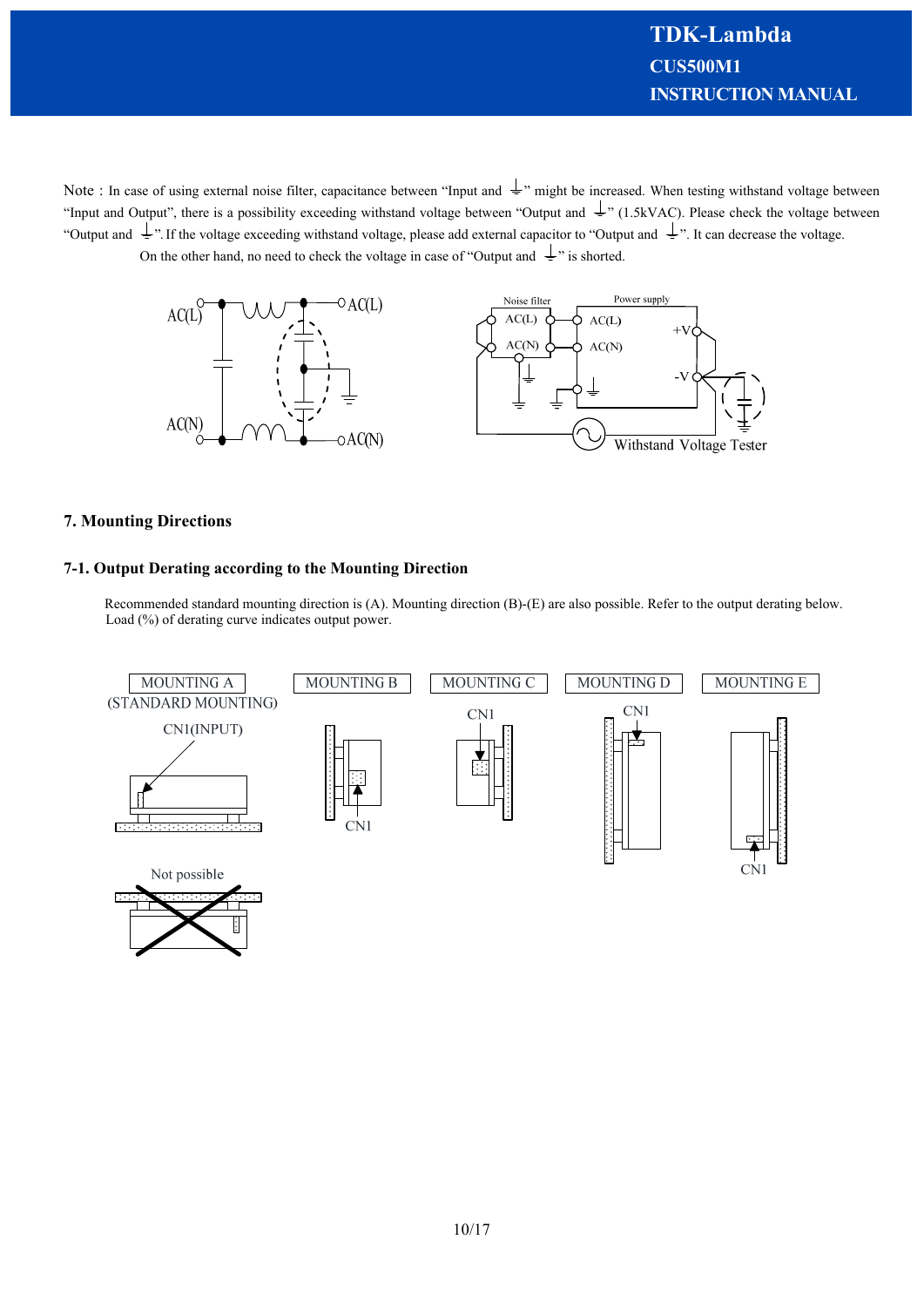# **7-2. Output Derating**

Make sure that the specified temperature range is maintained.

# **Convection cooling @ universal input**

CONDITION: Output derating versus input voltage should be considered. Please refer to the output derating versus input voltage curve 6-1 for detail.

MODEL: CUS500M1-12/19/24/28/32/36/48

|                  | Mounting $A B C E$ | Mounting D    |  |
|------------------|--------------------|---------------|--|
| Ta $(^{\circ}C)$ | $LOAD$ $(\%)$      | $LOAD$ $(\%)$ |  |
| $-20 - 35$       | 100                | 100           |  |
| 40               | 100                | 91.4          |  |
| 50               | 83.3               | 74.3          |  |
| 60               | 66.7               | 57.1          |  |
| 70               | 50                 | 40            |  |

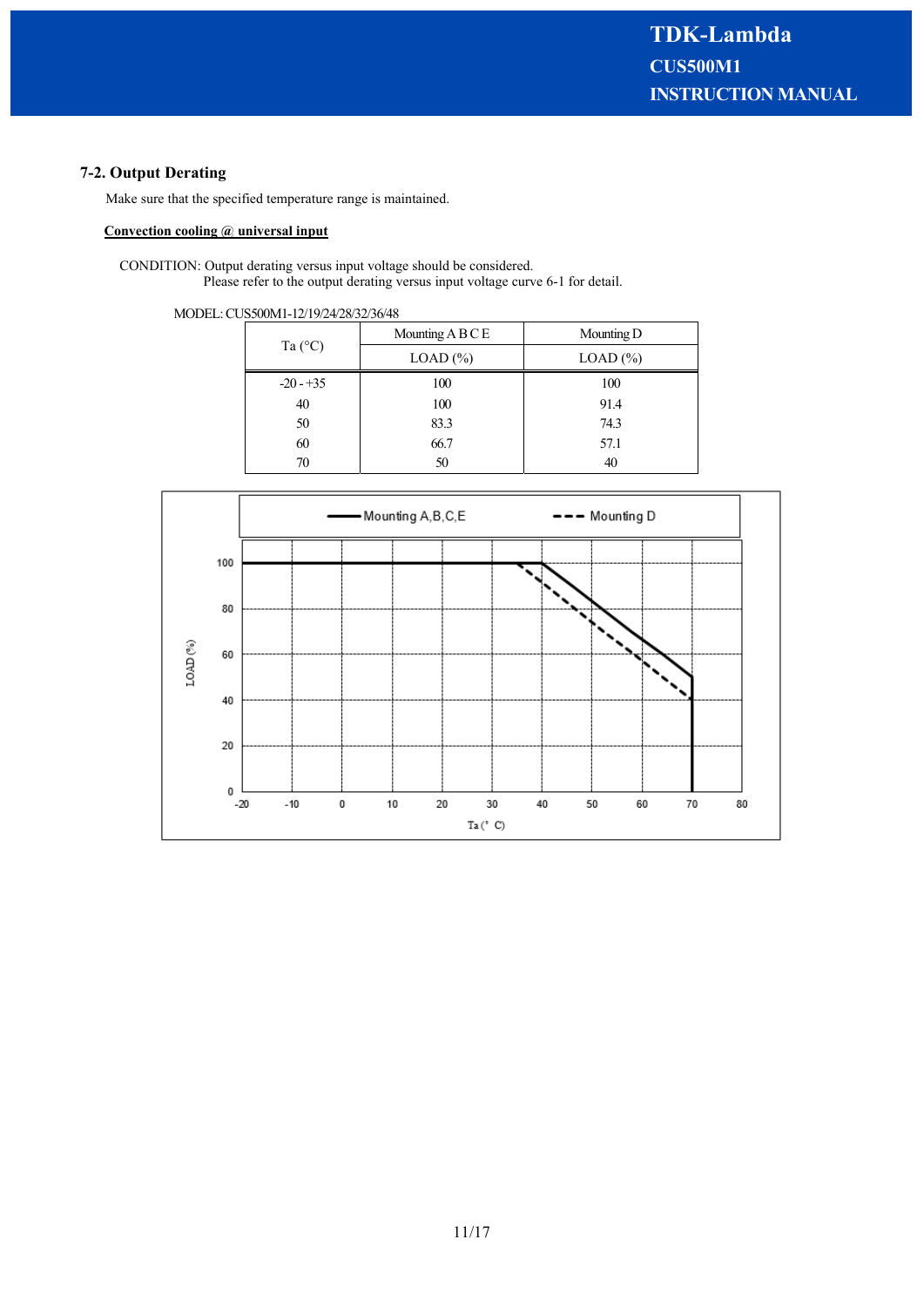## **FORCED AIR COOLING @ UNIVERSAL INPUT (85-265Vac)**

CONDITION: Forced air cooling with air velocity more than 2.7m/s, measured at component side, The entire components must be cooled. Output derating versus input voltage should be considered.

Please refer to the output derating versus input voltage curve 6-1 for detail.

# **AIR FLOW DIRECTION**

:



#### MODEL: CUS500M1-19/24/28/32/36/48

|                  | Direction A D | Direction B | Direction C |
|------------------|---------------|-------------|-------------|
| Ta $(^{\circ}C)$ | $LOAD$ (%)    | $LOAD$ (%)  | $LOAD$ (%)  |
| $-20 - 45$       | 100           | 100         | 100         |
| 50               | 94            | 100         | 100         |
| 60               | 82            | 90          | 100         |
| 70               | 70            | 80          | 80          |

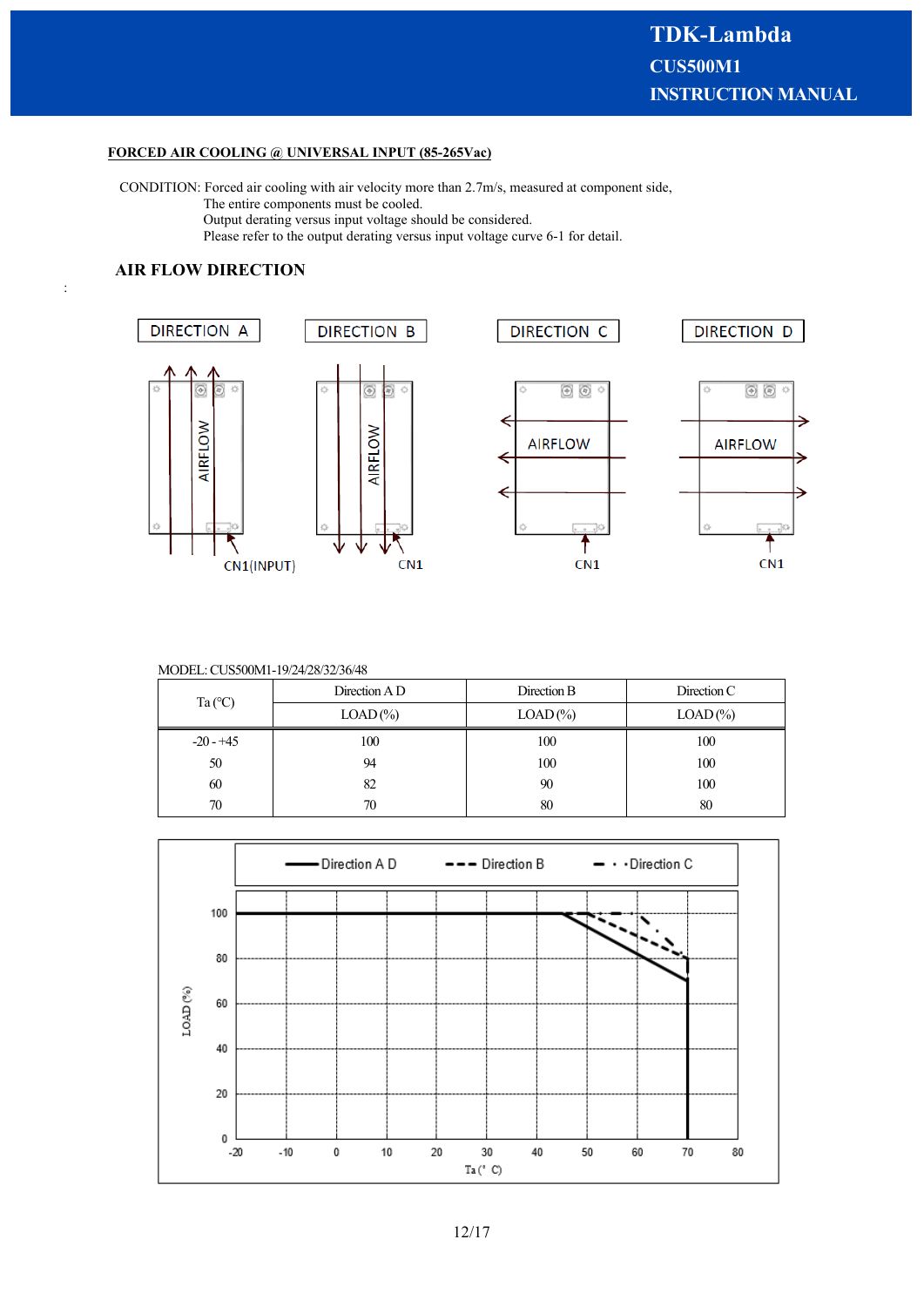| MODEL: CUS500M1-12 |             |             |               |             |  |
|--------------------|-------------|-------------|---------------|-------------|--|
| Ta $(^{\circ}C)$   | Direction A | Direction B | Direction $C$ | Direction D |  |
|                    | $LOAD$ (%)  | $LOAD$ (%)  | $LOAD$ (%)    | $LOAD$ (%)  |  |
| $-20 - 30$         | 90          | 100         | 100           | 90          |  |
| 40                 | 82.5        | 100         | 100           | 90          |  |
| 45                 | 78.8        | 100         | 100           | 90          |  |
| 50                 | 75          | 100         | 100           | 86          |  |
| 60                 | 67.5        | 90          | 100           | 78          |  |
| 70                 | 60          | 80          | 80            | 70          |  |



#### **Peak output power @ Convection cooling**

Peak output power is acceptable in any condition if the components listed in the following table must not exceed the temperatures given. To determine the component temperatures the heating tests must be conducted in accordance with the requirements of the standard in question. Consideration should also be given to the requirements of other safety standards. Test requirements include: PSU to be fitted in its end-use equipment and operated under the most adverse conditions permitted in the end-use equipment handbook/specification and which will result in the highest temperatures in the PSU. To determine the most adverse conditions consideration should be given to the end use equipment maximum operating ambient, the PSU loading and input voltage, ventilation, end use equipment orientation, the position of doors & covers etc. Temperatures should be monitored using type K fine wire thermocouples (secured with cyanoacrylate adhesive or similar) placed on the hottest part of the component (out of any direct airflow) and the equipment should be run until all temperatures have stabilized.

#### **Below is typical application:**

Peak output power up to 7 seconds at convection cooling is allowed. For peak output power using, the RMS power should not be higher than the Maximum Output Power @ Convection cooling (load derating versus Input voltage, Operating temperature and Mounting position should be considered).

RMS power is calculated using the following formula:

RMS power = ((peakpower^2 x T1 + reducedpower^2 x T2)/(T1 + T2))^1/2

Where  $T1 = peak power time on in seconds.$ 

T2 = reduced power time on in seconds.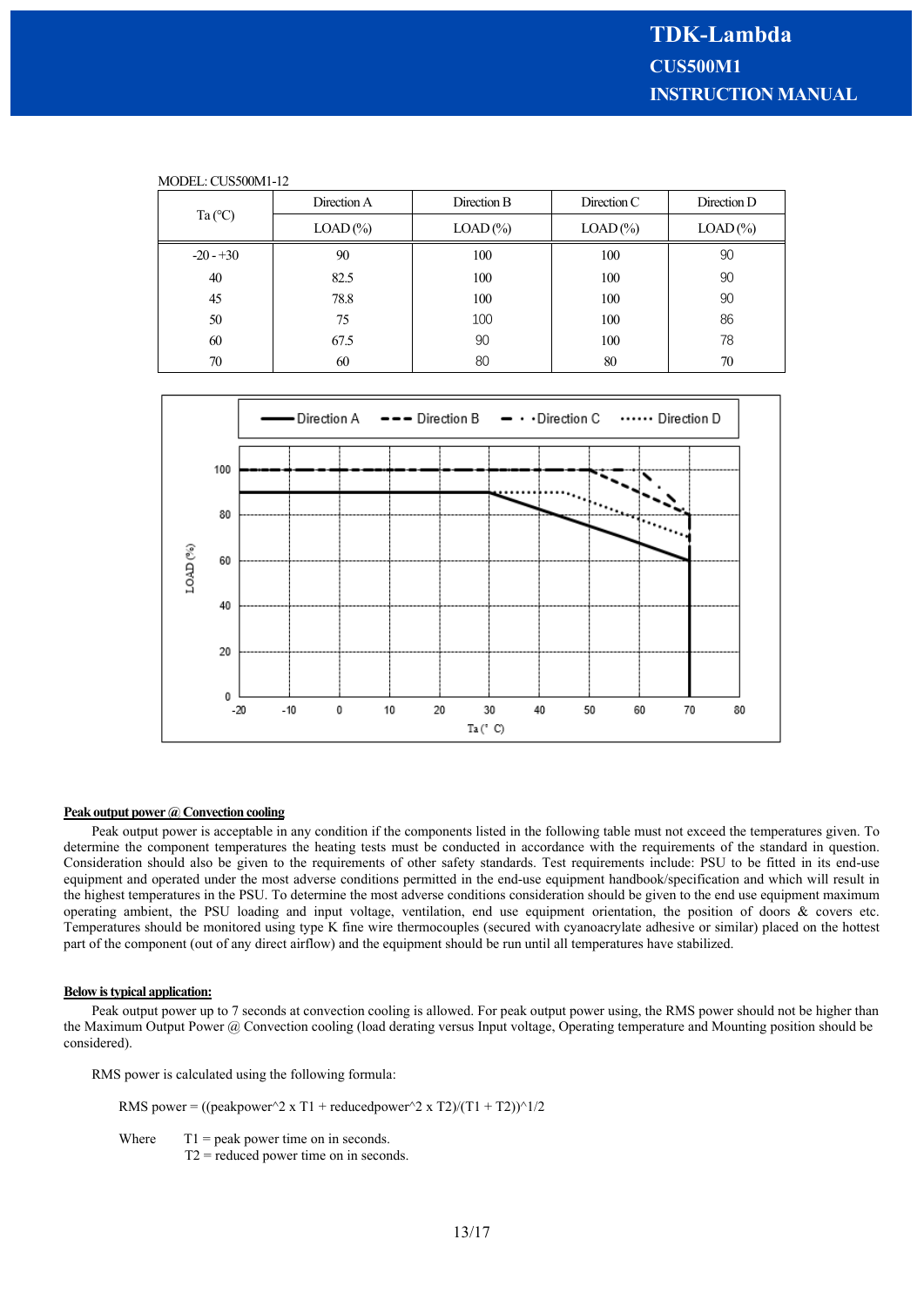| Circuit Ref.                          | Description                        | Max. Temperature $(^{\circ}C)$ |
|---------------------------------------|------------------------------------|--------------------------------|
| CN <sub>1</sub>                       | Input Connector                    | 105                            |
| C1                                    | X Capacitor                        | 110                            |
| L2                                    | Common Mode Choke Winding          | 120                            |
| C5, C52                               | Y Capacitor                        | 125                            |
| B <sub>D</sub> 1                      | <b>Bridge Diode</b>                | 130                            |
| L4                                    | Boost Choke Winding                | 130                            |
| C <sub>6</sub>                        | <b>Boost Capacitor</b>             | $90 (*5)$                      |
| Q1                                    | <b>Boost FET</b>                   | 125                            |
| T <sub>1</sub>                        | Main Transformer Winding           | 130                            |
| T2                                    | <b>Standby Transformer Winding</b> | 130                            |
| PC101, PC103                          | Opto-Coupler                       | 110                            |
| C51A, C51B, C51C,<br>C51D,(C51E),C51F | <b>Electrolytic Capacitors</b>     | $100$ (*5)                     |

Note : (\*5) Please also evaluate electrolytic capacitors life before using

#### **7-3. Mounting Method**

Insert the spacer (Max $\phi$ 7mm) of height more than 8mm to lift the unit. And use all mounting holes for the unit installation. The vibration spec is specified under this mounting condition. Keep enough space in the power supply surroundings and the upper area of components for convection cooling.

(1) Mounting Holes size:  $4$  holes  $\phi$  3.5mm.



Allowable area touched by metal pieces are 9mm from each PCB conrners.

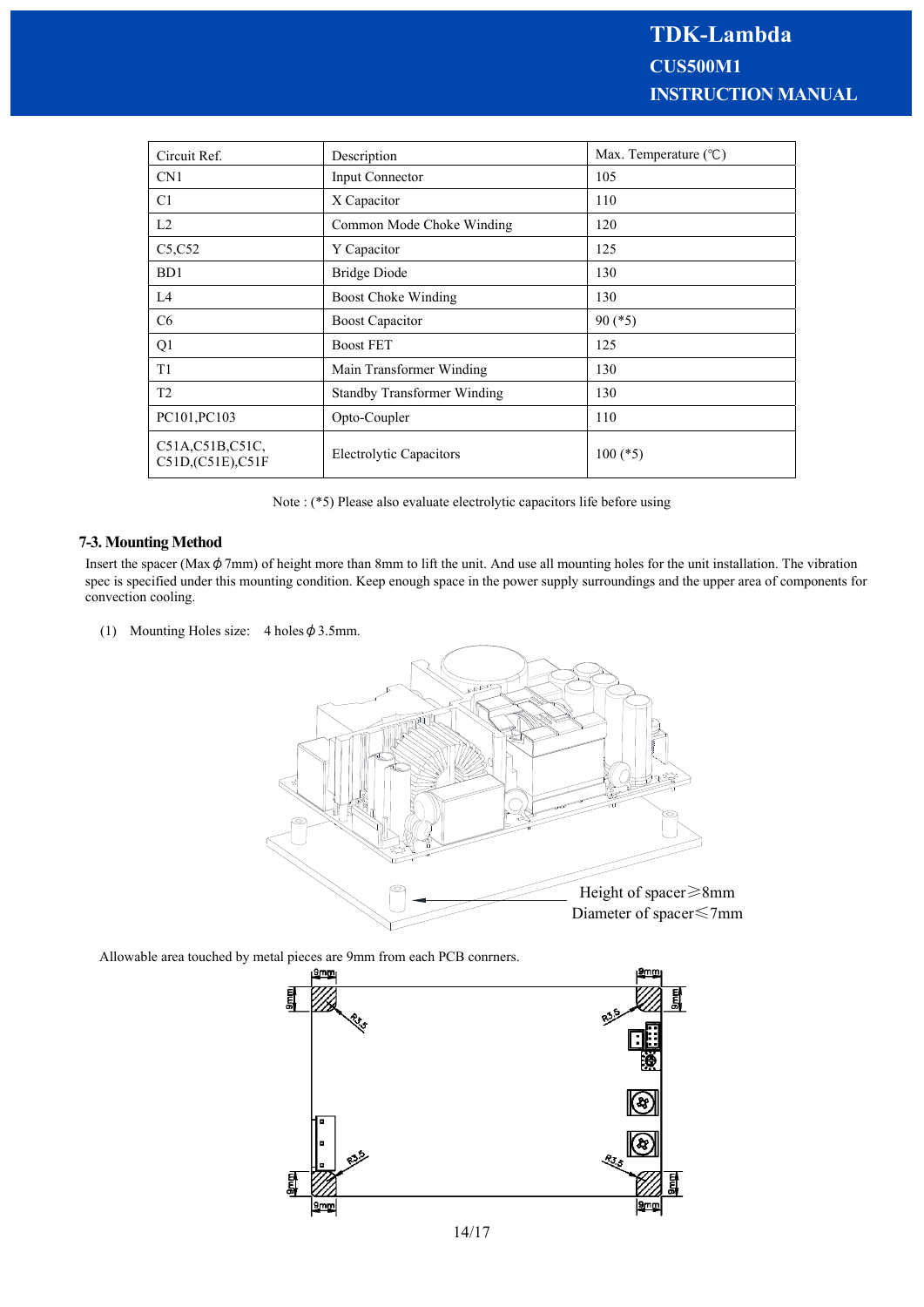(2) Conditions to meet Isolation and Withstanding Voltage standard.

Keep 5mm space from the surfaces and sides of PCB. Especially, 8mm space is necessary from the solder surface. If the space is not enough, the specification of isolation or withstanding voltage will not be satisfied.



(3) For Class I end equipment,  $\frac{1}{2}$  (Functional Earth) should be connected to the earth terminal of the equipment. Also the mounting hole are should be connected to the Chassis by metal spacer. If not, the conducted noise, radiation noise and output noise may increase. Please refer to below setup.



(4) For Class II end equipment,  $\pm$  (Functional Earth) can't be connected, All mounting holes are should be connected to the Chassis by insulated spacer. This power supply is also suitable for Class II application, however please countermeasure EMC performance before using.

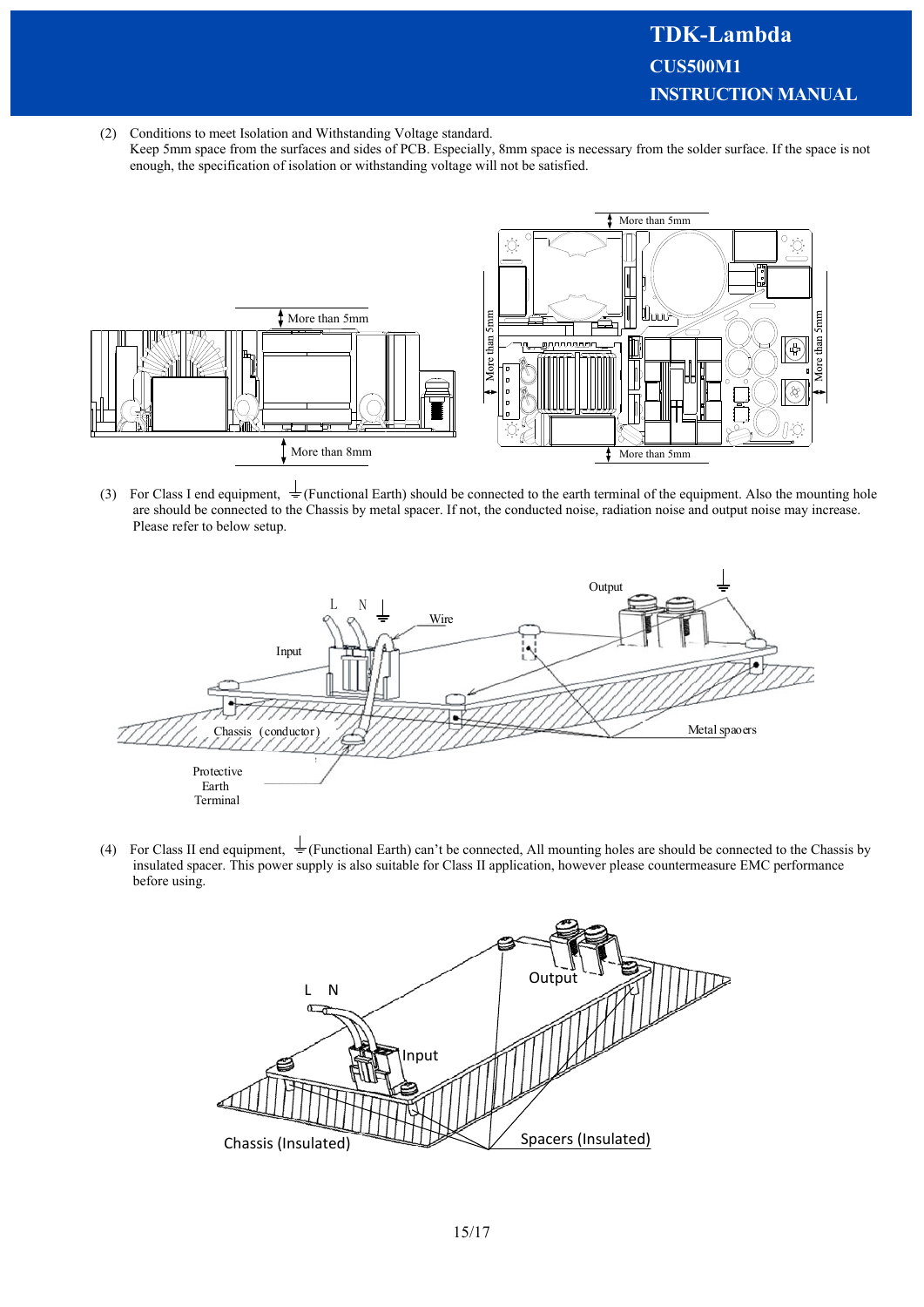# **8. Wiring Method**

- (1) The output load line and input line shall be separated each other and twisted individually to improve noise.
- (2) Use all lines as thick and short as possible to made lower impedance.
- (3) Noise can be reduced by attaching a capacitor to the load terminals.
- (4) For safety and EMI considerations, connect  $\perp$  with the terminal of protective earth of equipment firmly.
- (5) Select the wire materials to the JST connector as follows.
	- Input wire :  $AWG#18 \sim AWG#16$

### **9. The life expectancy**

The life of the power supply depends on the life of the built-in aluminum electrolytic capacitor. The life is described in reliability data. The life of the aluminum electrolytic capacitor varies depending on the method of mounting the power supply, the load current, and the ambient temperature. Please refer to "Electrolytic Capacitor Lifetime".

Please do not use the product which passed over the life expectancy. There is a risk of unexpected output shutdown and specifications may not be satisfied.

Please contact us for maintenance or exchange the product which passed over the life expectancy.

#### **10. External Fuse Rating**

Refer to the following fuse rating when selecting the external fuses that are to be used on input line. Surge current flows when line turns on. Have to use slow-blow or time-lag type fuse, not fast-blow fuse. Fuse rating is considered by in-rush current value at line turn-on. Do not select the fuse according to input current (RMS.) values under the actual load condition.

CUS500M1 series: 10A

#### **11. Before concluding that the unit is at fault**

- (1) Check if the rated input voltage is connected.
- (2) Check if the wiring of input and output is correct.
- (3) Check if the wire thickness is enough.
- (4) Check if the output current and output wattage dose not over specification.
- (5) Audible noise can be heard when input voltage waveform is not sinusoidal wave.
- (6) Audible noise can be heard during Dynamic-Load operation.
- (7) Ensure that a large capacitor is not connected across the output terminals. Please use within maximum capacitance shown below.

| Model                           | $\text{TISS}00\text{M}1\text{-}1.$ | CUS500M1-19 | <b>CUS500M1-24</b> | CUS500M1-28 | CUS500M1-32 | CUS500M1-36 | CUS500M1-48 |
|---------------------------------|------------------------------------|-------------|--------------------|-------------|-------------|-------------|-------------|
| Maxımum external<br>capacitance | 10000uF                            | 10000uF     | 8000uF             | 4000uF      | 3000uF      | 3000uF      | 2500uF      |

#### **12.Warranty Period**

The warranty period applies for below conditions.  $Ta \leq 40^{\circ}C$ Mounting direction:(A) Cooling: convection cooling

For damages occurring at normal operation within this warranty period, repair is free of charge. For other mounting directions inquire to TDK-Lambda.

Following cases are not covered by warranty

- (1) Improper usage like dropping products, applying shock and defects from operation exceeding specification of the unit.
- (2) Defects resulting from natural disaster (fire, flood etc.)
- (3) Unauthorized modifications or repair.
- (4) Condition of continuously dynamic load or AC power on/off